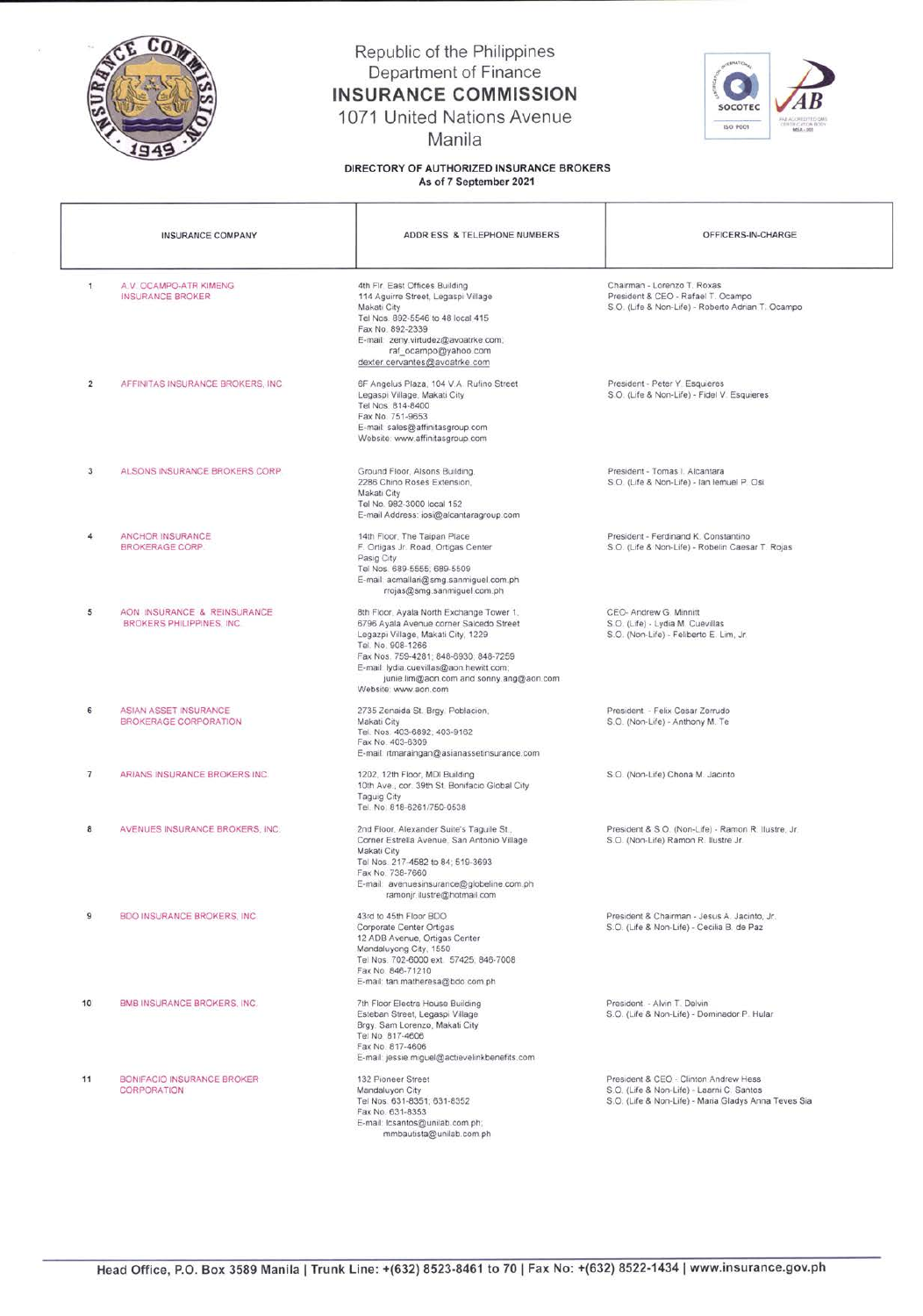|    | <b>INSURANCE COMPANY</b>                                                                                                                  | ADDR ESS & TELEPHONE NUMBERS                                                                                                                                                                                                                                | OFFICERS-IN-CHARGE                                                                                                                                  |
|----|-------------------------------------------------------------------------------------------------------------------------------------------|-------------------------------------------------------------------------------------------------------------------------------------------------------------------------------------------------------------------------------------------------------------|-----------------------------------------------------------------------------------------------------------------------------------------------------|
| 12 | CENTROLINK INSURANCE BROKERS PHILS.<br>CORP.                                                                                              | 8th Floor ACE Building<br>101 Rada corner Dela Rosa Streets<br>Legaspi Village, Makati City<br>Tel No. 817-8500 / 09189376888<br>Fax No. 671-2825<br>E-mail: pia.reyes@centrolink.com.ph                                                                    | President & Managing Director- Ma. Parizia A. Reyes<br>S.O. (Life & Non-Life) - Ma. Parizia A. Reyes                                                |
| 13 | CHEM INSURANCE BROKERS &<br>SERVICES CORPORATION                                                                                          | c/o Resins Inc.<br>E. Rodriguez Jr. Avenue<br>Bagong Ilog, Pasig City<br>Tel No. 671-9842 to 53<br>Fax No. 671-2825<br>E-mail: rmsampang@chem-insurance.com<br>mjcarlos@richem.com.ph                                                                       | President - Meneleo J. Carlos, Jr.<br>S.O. (Non-Life) - George F. Umali                                                                             |
| 14 | CHINABANK INSURANCE<br><b>BROKERS, INC.</b>                                                                                               | 8th Floor, VGP Center<br>6772 Ayala Avenue<br>Makati City<br>Tel Nos. 885-5751 to 56; 885-5759 to 64;<br>885-5766 to 67<br>Fax No. 894-5701; 894-5651; 836-9617.<br>E-mail: jpguanlao@chinabank.ph;<br>cbnono@chinabank.ph<br>Website: www.chinabank.com.ph | President - Frankie G. Panis<br>S.O. (Non-Life) - Menandro M. Ilagan                                                                                |
| 15 | CITICORP FINANCIAL SERVICES &<br>INSURANCE BROKERAGE PHILS., INC.                                                                         | 10th Floor, Citibank Square, Building<br>Eastwood Avenue, Eastwood City,<br>Barangay Bagumbayan, Quezon City<br>Tel No. 423-6334                                                                                                                            | President - RAMON MELCHOR E. TEJERO<br>S.O (Life, Variable & Non-Life) - Ma. Sheila M. Algenio<br>S.O (Life, Variable & Non-Life) - Jayshree Luthra |
| 16 | COTTON & DIAZ INSURANCE<br>SERVICES, INC.                                                                                                 | Unit 205 One Corporate Plaza<br>845 Antonio Arnaiz Avenue<br>Legaspi Village, Makati City 1229<br>Tel Nos. 817-8650; 817-8680<br>Fax No. 812-6576<br>E-mail: general@granite-ribroker.net<br>crdiaz@granite-ribroker.net                                    | Pres. & S.O. (Life & Non-Life) - Constancio B. Diaz                                                                                                 |
| 17 | DACON INSURANCE BROKERS, INC.                                                                                                             | 2nd Floor Dacon Building,<br>2281 Pasong Tamo Extension<br>Makati City<br>Tel Nos. 841-0841/42-888-3353/54/55                                                                                                                                               | President - Ma. Cristina C. Gotianun<br>S.O. (Non-Life) - Romeo S. Leongson<br>S.O. (Non-Life) - Cristina C. Gotianun                               |
| 18 | DBP INSURANCE BROKERAGE, INC.                                                                                                             | 29th Floor, Rufino Pacific Tower<br>Cor., V.A. Rufino Steet, Barangay San Lorenzo<br>Makati City<br>Tel Nos. 8816-3031 loc. 145<br>Telefax 812-5953                                                                                                         | President & CEO - Victorio C. Valledor<br>S.O. (Non-Life) - Alvin P. Casanova                                                                       |
| 19 | EAB INSURANCE BROKERS, INC.                                                                                                               | 4th Floor, CJV Building,<br>108 Aguirre Street, Legaspi Village<br>Makati City<br>Tel No. 812-9153/54<br>Fax No. 813-4545<br>E-mail: ed@eabibi.com; ronnie@eabibi.com<br>Website: www.eabibi.com                                                            | Pres. & S.O. (Life & Non-Life) - Eduardo A. Buendia                                                                                                 |
| 20 | <b>EAST WEST INSURANCE</b><br><b>BROKERAGE, INC.</b>                                                                                      | Beaufort, 5th Avenue corner 23rd Street.<br>Fort Bonifacio Global City, Taguig City<br>Tel No. 575-3385<br>Fax No.<br>E-mail:<br>Website:                                                                                                                   | Pres. & S.O. (Life & Non-Life) - Peter Roy R. Locsin                                                                                                |
| 21 | ENSUREMEPH INSURANCE BROKER, INC.<br>(Formerly: MicroEnsure Insurance Brokers<br>Philippines Inc. - name changed effec.<br>31 March 2021) | Iloilo Address<br>Corner Jayme- Commission Civil Sts.<br>Brgy. Benedicto, Jaro, Iloilo City<br>Tel No. (033) 329-0729; (033) 508-4655<br>Manila Office.<br>Unit 1902 Prestige Tower Condominium<br>F. Ortigas Jr. Road,                                     | President- Martin John Fuller                                                                                                                       |
|    |                                                                                                                                           | Ortigas Center, Pasig City<br>Tel No. (02) 625-6594                                                                                                                                                                                                         |                                                                                                                                                     |
| 22 | EUROBROKERS INTERNATIONAL, INC.                                                                                                           | Room 411, 4th Floor Comfoods Building,<br>Senator Gil Puyat Avenue,<br>Brgy. San Antonio, Makati City<br>Tel Nos. 553-9500; 552-4540; 831-2005;<br>261-1318<br>Fax No. 576-8366<br>E-mail: finance@eurobrokers.ph                                           | Pres. & S.O. (Non-Life) - Ma. Natividad T. Glinoga<br>S.O. (Life) - Henry R. Bernardo                                                               |
| 23 | <b>FUBON INSURANCE BROKER</b><br>(PHILS.) CORP.                                                                                           | 2nd Floor, Pioneer House Building,<br>108 Paseo de Roxas Street<br>Legaspi Village<br>Makati City<br>Tel. Nos. 812-2875 / 816-6947<br>Fax No. 812-4605                                                                                                      | President - Ming-Hui Yang<br>S.O. (Non-Life) - Evelyn T. Uy<br>S.O. (Life) - Rocelyn M. Lira                                                        |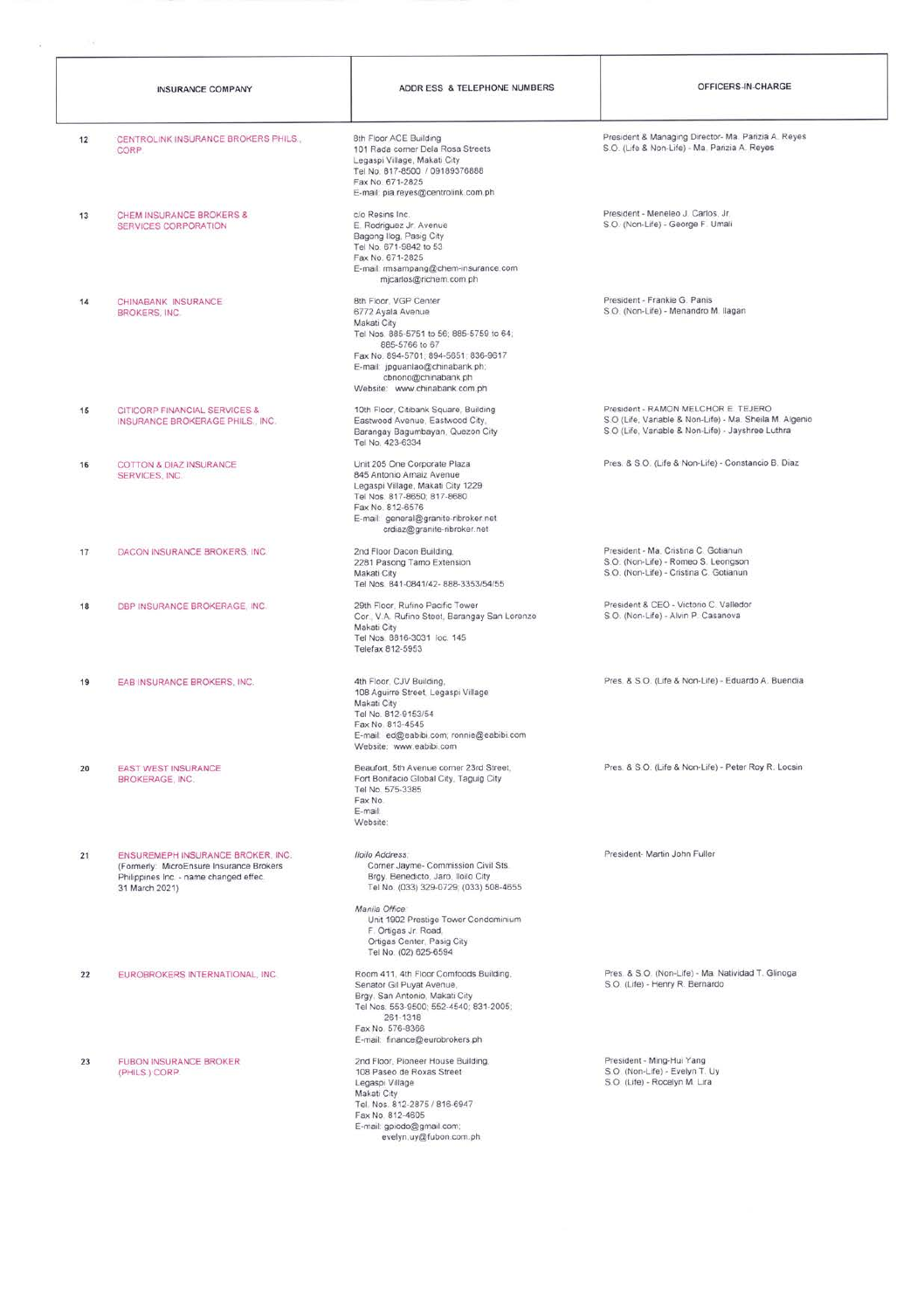|    | INSURANCE COMPANY                                                                                                                                | ADDR ESS & TELEPHONE NUMBERS                                                                                                                                                                                                                                                        | OFFICERS-IN-CHARGE                                                                                                                                                                                           |
|----|--------------------------------------------------------------------------------------------------------------------------------------------------|-------------------------------------------------------------------------------------------------------------------------------------------------------------------------------------------------------------------------------------------------------------------------------------|--------------------------------------------------------------------------------------------------------------------------------------------------------------------------------------------------------------|
| 24 | GOTUACO DEL ROSARIO INSURANCE<br>BROKERS INC.                                                                                                    | 15th Floor, Chatam House<br>116 Valero cor. Herrera Streets<br>Salcedo Village, Makati City<br>Tel Nos. 888-0001 ; 888-0011<br>Fax Nos. 888-0009; 888-0010<br>E-mail: gra@gra-insurancebrokers.com                                                                                  | President - Arthur L. Panganiban I<br>S.O. (Life & Non-Life) - Lawrence J. Gotuaco                                                                                                                           |
| 25 | GTS INSURANCE BROKERS, INC.                                                                                                                      | Suite 810 Prestige Tower<br>F. Ortigas Jr. Road,<br>Ortigas Center, Pasig City<br>Tel No. (632) 8687-4933 to 35<br>Fax No. (632) 8687-4939<br>E-mail: gts@gtsinsure.com<br>Website: www.gtsinsure.com                                                                               | President - Fredrick G. Tiambeng<br>S.O. (Life & Non-Life) - Cheryl-Ann G. Tiambeng<br>Cheryl-Ann G. Tiambeng - EVP/COO                                                                                      |
| 26 | GUEVENT INSURANCE BROKERS<br>CORPORATION                                                                                                         | 4F DMG Center No. 52 Domingo M. Guevarra St.<br>cor. Calbayog St., Mandaluyong City 1550<br>Tel Nos. 531-3679; 531-4048<br>Telefax 531-2439; 718-4062; 470-9283;<br>531-5558; 718-4975<br>E-mail: rpa.valenciano@gibco.com.ph<br>Website: www.guevent.com/gibco                     | President - Carmen T. G. Monfort<br>S.O. (Life & Non-Life)- Rolando Pierre A. Valenciano<br>s.O. (Non-Life)- Anna Georgina G. Carlos                                                                         |
| 27 | HARVESTER INSURANCE BROKERS, INC.                                                                                                                | 158 P. Tulfo Blvd. Cor. 7th & 8th Avenues,<br>Brgy. Socorro, Cubao<br>Quezon City<br>Tel. No. 995-8888                                                                                                                                                                              | S.O. (Non-Life) Arnulfo M. Bauto                                                                                                                                                                             |
| 28 | HOWDEN INSURANCE & REINSURANCE<br>BROKERS, (PHIL.), INC.<br>(Formerly: Accette Insurance Brokers,<br>Inc. - name changed effec.<br>9 March 2012) | 5th Floor, 111 Paseo de Roxas Building<br>Paseo de Roxas corner Legaspi Sts.,<br>Legaspi Village, Makati City<br>Tel. Nos. 652-7475<br>Fax No. 889-8255<br>E-mail: info@ph.howdengroup.com<br>Website: www.howdengroup.com/enph                                                     | President - Engr. Jeremy Jacob Y. Abaño<br>S.O. (Life) - Maria Isabel E. Carlos<br>S.O. (Non-Life) - Luzviminda M. Santiago<br>S.O. (Non-Life) - Jeremy Jacob Y. Abaño<br>Vice President- Teresita C. Martin |
| 29 | <b>HSBC INSURANCE BROKERS</b><br>(PHILS), INC.                                                                                                   | 7F HSBC Centre, 3058 Fifth Avenue West<br>Bonifacio Global City, Taguig City<br>Tel Nos. 581 8037 : 581-8084<br>Fax No. 830-5176<br>E-mail: jenniinfante@hsbc.com.ph and tetet.m.albis@hsbc.com.ph<br>Website: www.hsbc.com.ph                                                      | President & CEO- Jennifer D. Infante<br>S.O. (Life & Variable) - Maria Christina Albis<br>S.O. (Life, Variable & Non-Life) - Jennifer D. Infante                                                             |
| 30 | INTERNATIONAL MARKETING<br>GROUP (IMG) INSURANCE BROKERS<br><b>CORPORATION</b>                                                                   | 9th Floor, Kings Court I Building<br>2129 Chino Roces Avenue<br>Makati City<br>Tel Nos. 812-2551 loc. 107; 811-2326; 586-5471<br>Fax No. 811-2327<br>E-mail: rizalmeru@yahoo.com<br>Website: http://www.img-corp.com                                                                | President - Jose Enriquez R. Delas Penas<br>S.O. (Life & Non-Life) - Rizal Antonio D. Meru                                                                                                                   |
| 31 | INTERTRADE INSURANCE<br>BROKERS (NL) - DBS                                                                                                       | Room 402, IDC Centre, Kalayaan Ave.<br>Cor. Zapote Streets, Makati City<br>Tel Nos. 541-6642<br>Fax No. 734-4720<br>E-mail: intertrade_bir@yahoo.com                                                                                                                                | S.O. (Non-Life) - Ronaldo R. Soliman                                                                                                                                                                         |
| 32 | <b>IUBI INSURANCE INTERMEDIARY CORPORATION</b>                                                                                                   | 3rd Floor EMF Building,<br>7426 Santillan Street, Makati City<br>Tel Nos. 843-9366<br>Email: info@iubi.co.pm                                                                                                                                                                        | President - Edgar M. Feliciano<br>S.O. (Non-Life) -Myrna C. Feliciano                                                                                                                                        |
| 33 | JARDINE LLOYD THOMPSON INSURANCE<br>& REINSURANCE BROKERS, INC.                                                                                  | 20F Six/Neo Building (Formerly Net Lima Bldg.)<br>5th Avenue Cor. 26th Street<br>Bonifacio Global City<br>1634 Taguig City, Philippines<br>Tel. No. 7902-3000<br>Fax No. 7902-3281<br>E-mail: graham_edwards@jltasia.com;<br>nick_canoza@jltasia.com<br>Website: www.jltasia.com/ph | President & CEO - Raul B. Tan<br>S.O. (Life & Non-Life) - Nicasio R. Canoza                                                                                                                                  |
| 34 | JARDINE LLOYD THOMPSON INSURANCE<br>& REINSURANCE BROKERS. INC.                                                                                  | Arthaland Century Pacific Tower, 5th Avenue<br>Corner 30th Street, Bonifacio Global city<br>Taguig City<br>Tel. No. 777-7210<br>Fax No. 885-7080<br>Website: www.jasr.com                                                                                                           | President - Kirk Munro<br>S.O. (Life & Non-Life) - Paola Marie M. Dela Pedra                                                                                                                                 |
| 35 | K & A INSURANCE BROKERS, INC.                                                                                                                    | Unit 6F, 6th Floor, Vernida I Condominium,<br>120 Amorsolo St., Legaspi Village<br>Makati City<br>Tel No. 759-2447 to 49<br>Fax No. 759-2450<br>E-mail: kenpnce1959@yahoo.com;<br>felicisimoparedes@yahoo.com                                                                       | President - Kenneth P. Price<br>S.O. (Non-Life) - Felicisimo R. Paredes                                                                                                                                      |
| 36 | KWICKTECH INSURANCE BROKERAGE, INC.                                                                                                              | 11th Floors, Sm Aura Office Tower<br>26th St., McKinley Parkway, Bonifacio<br>Global City, Taguig City<br>Tel No. 8800-8380 to 81<br>E-mail: info@bpcllaw.com;                                                                                                                      | President & CEO - HAMILTON C. ANGLUBEN<br>S.O. (Non-Life) - Daniel P. Narag                                                                                                                                  |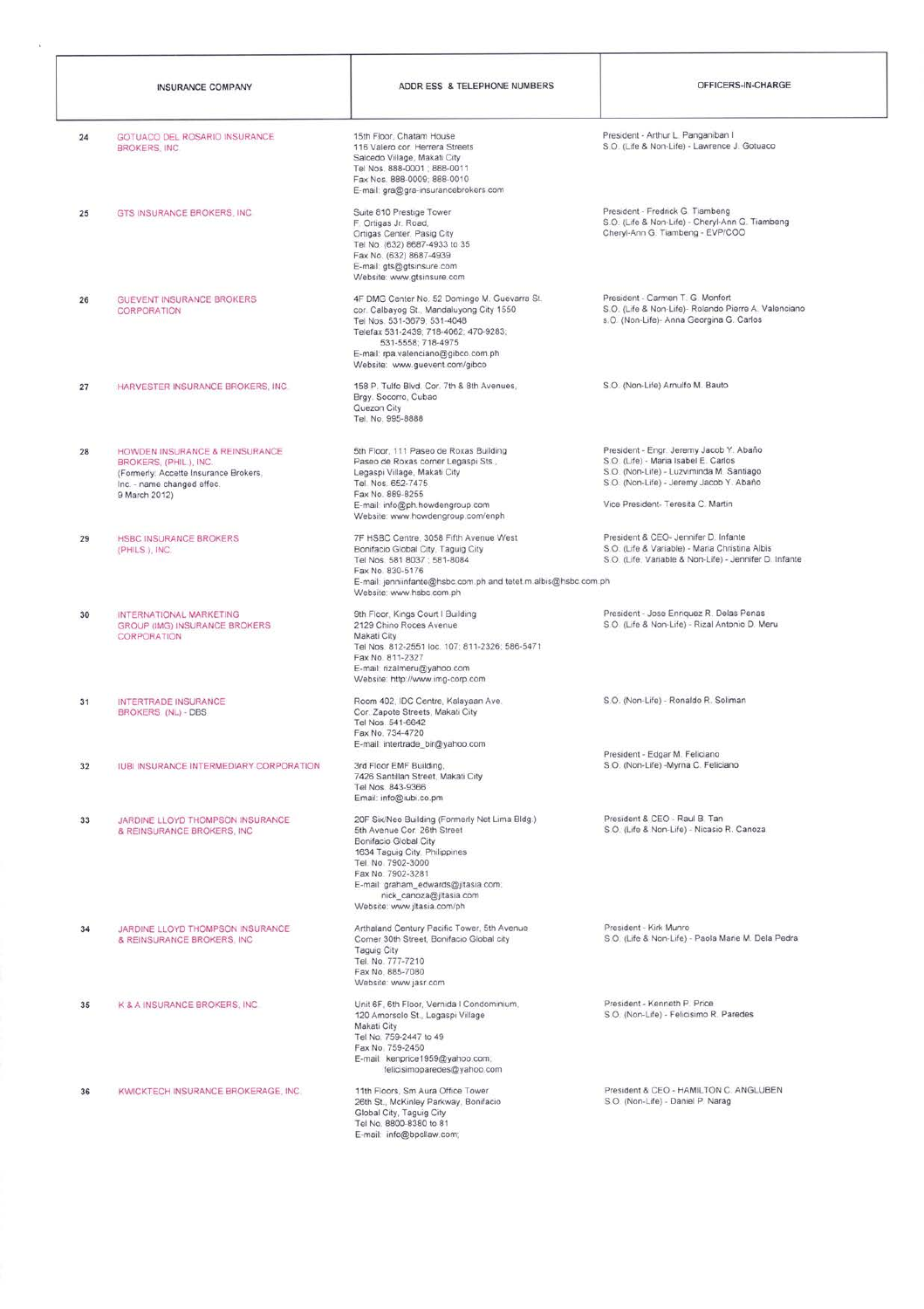|    | <b>INSURANCE COMPANY</b>                                                                                                                                               | ADDR ESS & TELEPHONE NUMBERS                                                                                                                                                                                                                         | OFFICERS-IN-CHARGE                                                                                                                                                                                                                                                                  |
|----|------------------------------------------------------------------------------------------------------------------------------------------------------------------------|------------------------------------------------------------------------------------------------------------------------------------------------------------------------------------------------------------------------------------------------------|-------------------------------------------------------------------------------------------------------------------------------------------------------------------------------------------------------------------------------------------------------------------------------------|
| 37 | LACSON & LACSON INSURANCE<br><b>BROKERS, INC.</b>                                                                                                                      | 15th Floor, Burgundy Corporate Tower<br>252 Sen. Gil Puyat Ave., Makati City<br>Tel No. 844-5773<br>Fax No. 844-7918<br>E-mail: info@llibi.com<br>Website: www.llibi.com                                                                             | Managing Director - Salvador Lacson<br>S.O. (Life & Non-Life) - Manuel V. Bautista                                                                                                                                                                                                  |
| 38 | LBP INSURANCE BROKERAGE, INC.                                                                                                                                          | 12th Floor, SSHG Law Center<br>105 Paseo de Roxas, Legaspi Village<br>Makati City<br>Tel. Nos. 840-4108; 867-1064<br>E-mail: libi@lbp-insurance.com;<br>george.francisco@lbp-insurance.com<br>Website: www.lbp-insurance.com                         | Chairman - Tomas T. De Leon, Jr.<br>S.O. (Life & Non-Life) - Raymund Francis I. Aldeguer                                                                                                                                                                                            |
| 39 | LOCKTON PHILIPPINES INSURANCE &<br>REINSURANCE BROKERS, INC.<br>(Formerly: Alexander Forbes Phils.<br>Insurance & Reinsurance Brokers, Inc.<br>as of 21 February 2007) | 29th Floor, Rufino Pacific Tower<br>6784 Ayala Avenue, Makati City<br>Tel No. 811-0388<br>Fax Nos. 811-0093; 811-0069<br>Website: www.lockton.com.ph                                                                                                 | President & CEO - Manuel C. Quijano<br>S.O. (Non-Life) - Victorio C. Valledor<br>S.O. (Life) - Aquilino G. Abucay                                                                                                                                                                   |
| 40 | MACONDRAY INSURANCE BROKERS<br>CORPORATION                                                                                                                             | Ground Floor, Lapanday Center,<br>2263 Pasong Tamo Extension.<br>Makati City<br>Tel Nos. 812-0651 to 55; 813-4008<br>E-mail: mibc@macondray.com                                                                                                      | President & CEO - Martin Ignacio P. Lorenzo<br>S.O. (Non-Life) - Rolly M. Sabitsana                                                                                                                                                                                                 |
| 41 | MAGSAYSAY HOULDER INSURANCE.<br><b>BROKERS, INC.</b>                                                                                                                   | 7/F Times Plaza Building<br>Taft Avenue corner United Nations Avenue<br>Manila<br>Tel No. 567-2222 Loc. 7800<br>Fax No. 521-8833<br>E-mail: sales@magsaysayhoulder.com.ph;<br>claims@magsaysayhoulder.com.ph<br>Website: www.magsaysayhoulder.com.ph | President - Fernando S. Lopez<br>S.O. (Life & Non-Life) - Nenette N. De Jesus                                                                                                                                                                                                       |
| 42 | MARSH PHILIPPINES, INC.<br>(Trade Name: Marsh Philippines Risk Adviers<br>& Insurance Brokers)                                                                         | 20/F Net Lima Building, 5th Avenue<br>Bonifacio Global City, Taguig 1634<br>Tel Nos. 902-3000; 902-3003<br>Fax No. 902-3280<br>E-mail: carmen.t.amacio@marsh.com;<br>ramon.zandueta@marsh.com<br>Website: www.marsh.com.ph                           | President - Ramon Zandueta<br>S.O. (Life & Non-Life) - HilariaE. Concepcion<br>S.O. (Life) - Victoria B. Ongchangco<br>S.O. (Non-Life) - Aniceto C. de Jesus<br>S.O. (Life) - Maria Theresa E. Alday<br>S.O. (Non-Life) - Paulino T. Garcia, III<br>S.O. (Life) - Caroline Y. Hondo |
| 43 | MONEYHERO INSURANCE BROKERAGE.<br>INC.                                                                                                                                 | 6th Floor ACT Tower,<br>135 Senator Gil Puyat Avenue<br>Makati City<br>Tel No. (02) 8236-6481                                                                                                                                                        | President- Danilo L. Gaba<br>S.O. (Non-Life) - Danny L. Gaba                                                                                                                                                                                                                        |
| 44 | OMNI INTERNATIONAL CONSULTANTS.<br>INC.- DBS - Omni Insurance Brokers                                                                                                  | Unit 607 East Tower, PSE Center,<br>Tektite Bldg. Exchnage Road,<br>Ortigas Center, Pasig City<br>Tel Nos. 686-0931<br>Email: info.omnibrokers.com.ph<br>escudero.omnibrokers.com.ph<br>Website: www.omnibrokers.com                                 | President - Jean Pierre Gautier<br>S.O. (Life & Non-Life) - Ma. Trinidad N. Bonillo                                                                                                                                                                                                 |
| 45 | PENTA INSURANCE BROKERS<br>SERVICES, INC.                                                                                                                              | 11th Floor, ACT Tower<br>135 Sen. Gil Puyat Avenue<br>Salcedo Village, Makati City<br>Tel Nos. 830-0247 : 830-0070: 812-3507:<br>812-1677<br>Fax No. 830-0247<br>E-mail: penta_insurance@yahoo.com                                                   | President - Reynaldo E. Basuel<br>S.O. (Life & Non-Life) - Reynaldo E. Basuel                                                                                                                                                                                                       |
| 46 | PHILPACIFIC INSURANCE BROKERS &<br><b>MANAGERS, INC.</b>                                                                                                               | 2nd Flr., Centro Maximo II Bldg.,<br>D. Jakosalem Street, cor.<br>Ranudo St., Cogon Ramos<br>Cebu City<br>Tel Nos. (032) 254-6781; 891-2400                                                                                                          | President & CEO - Mr. Gordon Alan P. Joseph<br>S.O. (Life & Non-Life) - Jacqueline P. Wenceslao                                                                                                                                                                                     |
| 47 | PLPI FINANCIALS & INSURANCE<br><b>BROKERS, INC.</b>                                                                                                                    | 7F B & P Building, 843 A. Arnaiz Ave.,<br>Legaspi Village, Makati City<br>Tel Nos. 813-5560,813-0410,813-0220,846-8728<br>Fax No. 813-5410                                                                                                           | President - Ceferino A. Patiño, Jr.<br>S.O. (Life & Non-Life) - Ceferino A. Patiño                                                                                                                                                                                                  |
| 48 | PNX-UDENNA INSURANCE BROKERS, INC.                                                                                                                                     | Bays 5 & 6, 6th Floor, Bormaheco Bidg.<br>J.P. Laurel Ave., Davao City<br>Tel Nos. (082 299-2606 ; 225-0328                                                                                                                                          | President - Ernesto N. Ortonio, Jr.<br>S.O. (Non-Life) - Ernesto N. Ortonio, Jr.<br>S.O. (Non-Life) - John Maynard V. Guevara                                                                                                                                                       |
| 49 | RAMPVER FINANCIAL & INSURANCE BROKERS INC.                                                                                                                             | Unit 2202, 22nd Flrm Antel Corporate Center<br>121 Valero St., Salcedo Village,<br>Makati City<br>Tel. No. 894-1811/812-1995                                                                                                                         | S.O. (Life & Non-Life) - Rex Maria A. Mendoza                                                                                                                                                                                                                                       |
| 50 | RAROCO INSURANCE BROKERS, INC.                                                                                                                                         | Rm. 608 Ferros Bel-Air Tower<br>30 Polaris Street, Bel-Air<br>Makati City<br>Tel Nos. 896-0497 local 201; 896-0533<br>Fax No. 896-0529<br>E-mail: monchito@rarocoinsurance.ph;<br>prudence.rarocoinsurance.com@gmail.com                             | Pres. & S.O. (Life & Non-Life) - Ramon A. Roco                                                                                                                                                                                                                                      |

 $\sim$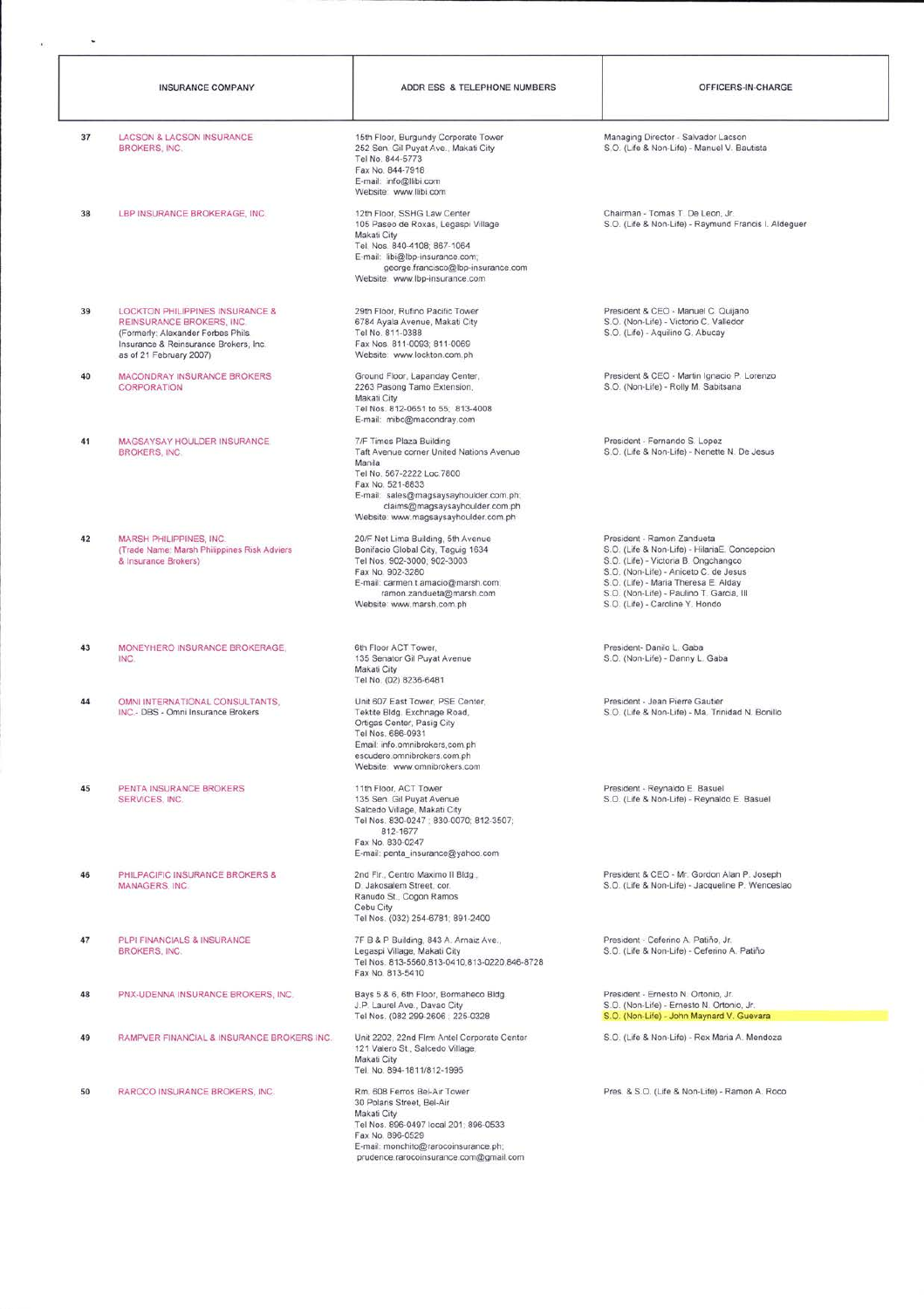|    | <b>INSURANCE COMPANY</b>                                                    | ADDR ESS & TELEPHONE NUMBERS                                                                                                                                                                                                                                                                                                                      | OFFICERS-IN-CHARGE                                                                                                       |
|----|-----------------------------------------------------------------------------|---------------------------------------------------------------------------------------------------------------------------------------------------------------------------------------------------------------------------------------------------------------------------------------------------------------------------------------------------|--------------------------------------------------------------------------------------------------------------------------|
| 51 | RELIABLE INSURANCE BROKERS, INC.<br>(formerly: RFM Insurance Brokers, Inc.) | 4th Floor, RFM Corporate Center,<br>Pioneer St., cor. Sheridan St.,<br>Mandaluyong City<br>Tel Nos. 631-9286; 631-8101 local 7535<br>Fax No. 638-85-04<br>E-mail: mqperolino@rfm.com.ph;<br>josantillan@rfm.com.ph                                                                                                                                | President - Felicisimo M. Nacino, Jr.<br>S.O. (Non-Life) - Jocelyn O. Santillan<br>S.O. (Non-Life) - Jeffrey D. Gonzales |
| 52 | RESPONSIVE HEALTH & INSURANCE<br><b>BROKERS, INC.</b>                       | 1411, 14th Floor, Medical Plaza Ortigas<br>Condominium, 25 San Miguel Avenue,<br>Ortigas Center, Pasig City<br>Tel Nos. 910-1834 to 36; 910-1840<br>Fax No. 910-1839<br>E-mail: customercare@responsivebrokers.com<br>Website: www.responsivebrokers.com                                                                                          | President - Ma. Theresa D. Rodriguez<br>S.O. (Life & Non-Life)- Jaime Eduardo V. Villanueva                              |
| 53 | RICSONS CONSULTANTS AND<br>INSURANCE BROKERS, INC.                          | Third Floor Unit 3-C Ricsons Place.<br>Lot 3 Block 9, Atherton cor. Adrian Sts.,<br>North Fairview Park Subdivision.<br>North Fairview, 1211 Quezon City<br>Tel Nos. 418-0107<br>Fax No 794-5815                                                                                                                                                  | Pres. & S.O. (Life & Non-Life) - Erica Ana B. Zape                                                                       |
| 54 | SOLEBEN INSURANCE BROKERS, INC.                                             | Unit 302 ANSA Il Building,<br>1078 Chino Roces Ave. cor.<br>Montojo Street, Makati City<br>Tel No. 890-3059/822-5354<br>cszampaga@gmail.com                                                                                                                                                                                                       | President (Non-Life) - Cesar N. Zampaga<br>S.O. (Non-Life) - Everest S. Bungay                                           |
| 55 | SOLUTIONS INSURANCE BROKERS, INC.                                           | Unit 205A Nonaventure Plaza,<br>Ortigas Avenue, Greenhills, San Juan City<br>Tel Nos. 281-0930<br>E-mail: gigi alcasid@solutions-phils.com<br>annie.banaga@solutions-phils.com                                                                                                                                                                    | President & S.O. (Life & Non-Life) - Ma. Agnes L. Alcasid<br>S.O. (Life & Variable) - Annie R. Banaga                    |
| 56 | STREET EXCHANGE INSURANCE<br><b>BROKERS, INC.</b>                           | 7th Floor, Exchange Corner Building<br>107 V. A. Rufino St. cor. Esteban &<br><b>Bolanos Streets</b><br>Legaspi Village, Makati City<br>Tel Nos. 817-4533; 750-6869; 830-0199.<br>Fax No. 817-4534<br>E-mail: admin@streetexchange.com.ph;<br>lvillar@streetexchange.com.ph<br>Website: www.streetexchange.com.ph                                 | President & S.O. (Non-Life) - Edmund Ross T. Thelmo<br>Vice President - Lorenzo A. Villar                                |
| 57 | T-O INSURANCE BROKERS, INC.                                                 | Phinma Plaza, Rockwell Center,<br>Makati City<br>Tel Nos. 870-0100<br>Fax No. 870-0378<br>E-mail: t-o@phinma.com.ph                                                                                                                                                                                                                               | President - Roberto M. Laviña<br>S.O. (Non-Life) - John J. Jalbuena                                                      |
| 58 | TAISHAN INSURANCE BROKERS<br>(PHILS.), INC.                                 | Suite 1801, 88 Corporate Center<br>Sedeño cor. Valero Streets<br>Salcedo Village, Makati City<br>Tel Nos. 889-6858; 757-2708<br>Fax No. 889-6968<br>E-mail: mailcenter@taishanphils.com<br>Website: www.taishanphils.com                                                                                                                          | President & S.O. (Life & Non-Life) -Paterno M. Obsuna<br>S.O. (Life & Non-Life) - Marlon B. Bumanglag                    |
| 59 | TEKTITE INSURANCE BROKERS, INC.                                             | 2002A East Tower, PSE Center<br>Exchange Road, Ortigas Center<br>Pasig City<br>Tel No. 636-1162 to 64<br>E-mail: tonycuerva@yahoo.com<br>Aldrin_tektite@yahoo.com                                                                                                                                                                                 | President & S.O. (Non-Life) - Antonio Reyes-Cuerva                                                                       |
| 60 | TRINITY INSURANCE BROKERS.<br>CEBU, INC.                                    | Unit 402 PDI Condominium<br>J Panis Street corner.<br>Archbishop Reyes Avenue.<br>Banilad Cebu City<br>Tel Nos. 810-1653 local 500<br>Fax No. 892-5251<br>Email: trinity@trinity-insures.com<br>Manila Office:<br>5th Floor, Philcox Building<br>172 Salcedo Street, Legaspi Village<br>Makati City<br>Tel No. 810-1653 to 60<br>Fax No. 892-5251 | President - Isidro G. Garcia<br>S.O. (Non-Life) - Iñigo M. Garcia                                                        |
| 61 | TRINITY INSURANCE BROKERS, INC.                                             | 3rd to 6th Floor Trinity Insurance Center<br>No. 7504 Bagtikan Street, San Antonio Village<br>Makati City 1203<br>Tel No. 810-1653 to 60<br>Fax No. 892-5251<br>E-mail: trinity@trinity-insures.com<br>Website: www.trinity-insures.com                                                                                                           | President & S.O. (Life & Non-Life)- Isidro G. Garcia                                                                     |

 $\mathbf{s}$ 

i,